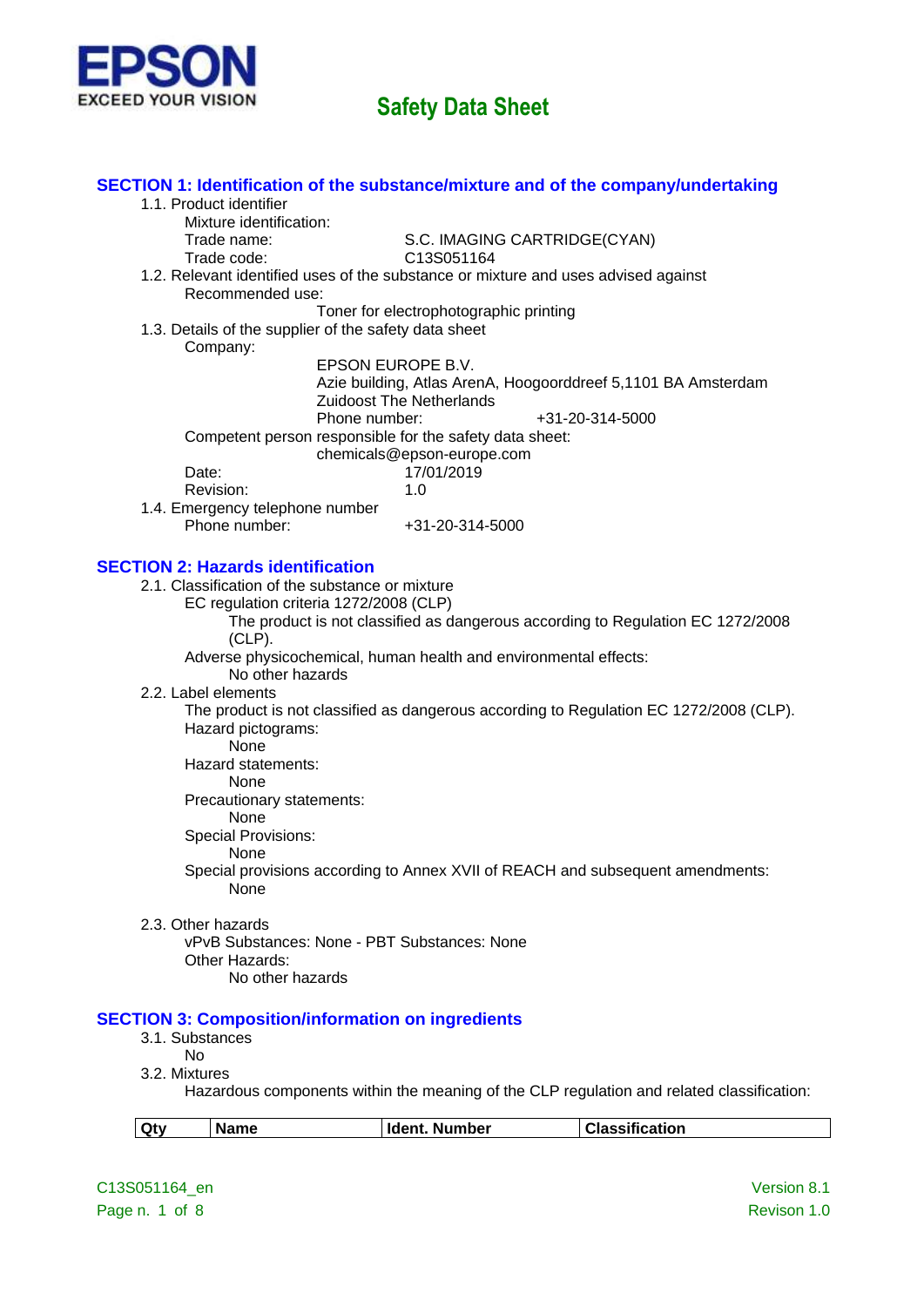

| $70 -$<br>80 % | Styrene / acrylate<br>copolymer |             |                         | The product is not classified as<br>dangerous according to<br>Regulation EC 1272/2008 (CLP). |
|----------------|---------------------------------|-------------|-------------------------|----------------------------------------------------------------------------------------------|
| $< 1 \%$       | Titanium dioxide                | CAS:<br>EC: | 13463-67-7<br>236-675-5 | The product is not classified as<br>dangerous according to<br>Regulation EC 1272/2008 (CLP). |

### **SECTION 4: First aid measures**

- 4.1. Description of first aid measures
	- In case of skin contact:

Wash with plenty of water and soap.

In case of eyes contact:

In case of contact with eyes, rinse immediately with plenty of water and seek medical advice.

In case of Ingestion:

Do not under any circumstances induce vomiting. OBTAIN A MEDICAL EXAMINATION IMMEDIATELY.

In case of Inhalation:

Remove casualty to fresh air and keep warm and at rest.

4.2. Most important symptoms and effects, both acute and delayed

#### None

4.3. Indication of any immediate medical attention and special treatment needed Treatment:

None

### **SECTION 5: Firefighting measures**

- 5.1. Extinguishing media
	- Suitable extinguishing media:

Water.

Carbon dioxide (CO2).

Extinguishing media which must not be used for safety reasons:

None in particular.

5.2. Special hazards arising from the substance or mixture Do not inhale explosion and combustion gases.

Burning produces heavy smoke.

- 5.3. Advice for firefighters
	- Use suitable breathing apparatus .

Collect contaminated fire extinguishing water separately. This must not be discharged into drains.

Move undamaged containers from immediate hazard area if it can be done safely.

#### **SECTION 6: Accidental release measures**

- 6.1. Personal precautions, protective equipment and emergency procedures Wear personal protection equipment.
	- Remove persons to safety.

See protective measures under point 7 and 8.

6.2. Environmental precautions

Do not allow to enter into soil/subsoil. Do not allow to enter into surface water or drains. Retain contaminated washing water and dispose it.

In case of gas escape or of entry into waterways, soil or drains, inform the responsible authorities.

Suitable material for taking up: absorbing material, organic, sand

6.3. Methods and material for containment and cleaning up

C13S051164\_en Version 8.1 Page n. 2 of 8 Revison 1.0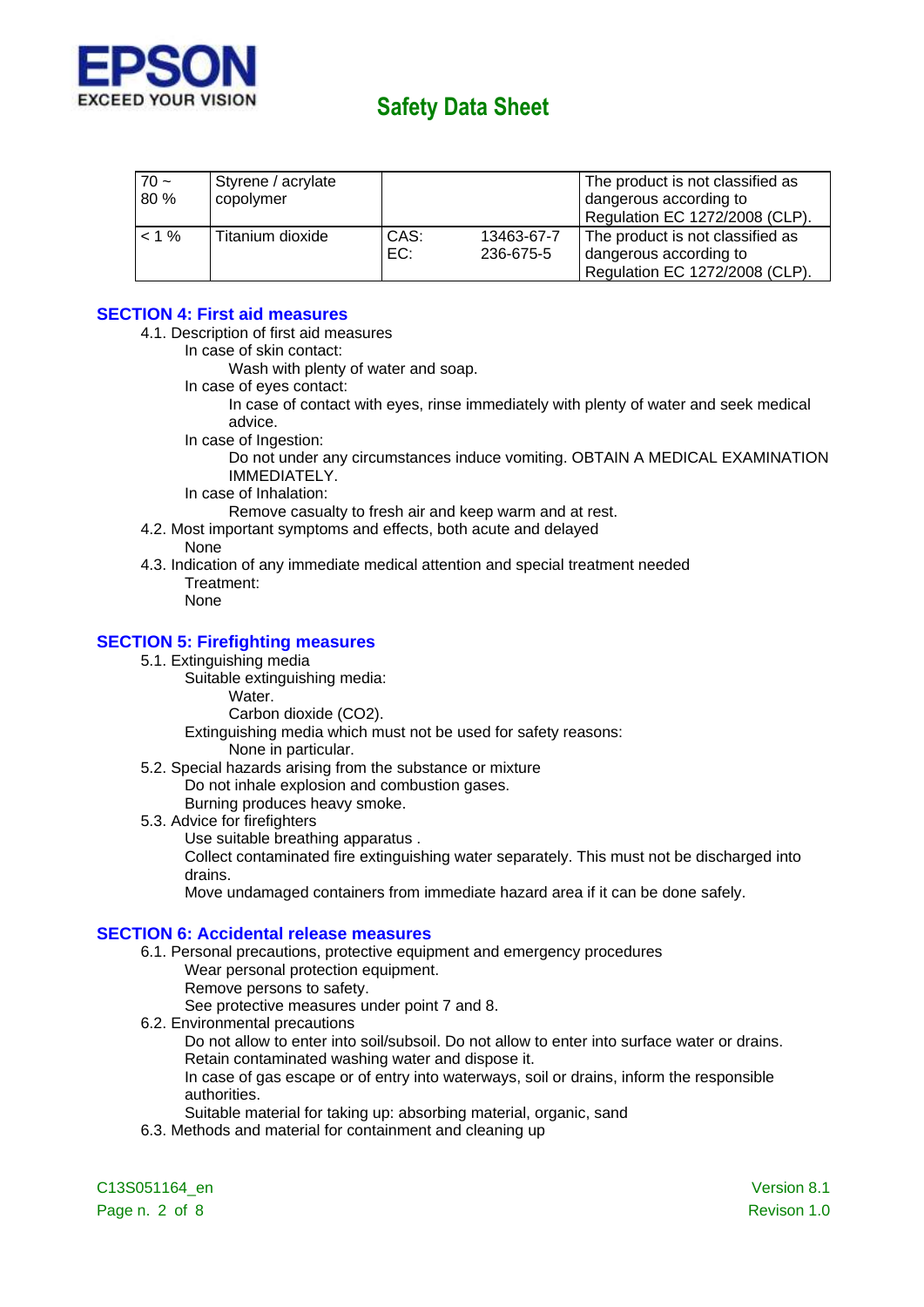

Wash with plenty of water. 6.4. Reference to other sections See also section 8 and 13

## **SECTION 7: Handling and storage**

- 7.1. Precautions for safe handling
	- Avoid contact with skin and eyes, inhalation of vapours and mists. Do not eat or drink while working.
	- See also section 8 for recommended protective equipment.
- 7.2. Conditions for safe storage, including any incompatibilities
	- Keep away from food, drink and feed.
		- Incompatible materials:
		- None in particular.
		- Instructions as regards storage premises:
	- Adequately ventilated premises.
- 7.3. Specific end use(s)
	- None in particular

### **SECTION 8: Exposure controls/personal protection**

- 8.1. Control parameters
	- OEL Type: JSOH TWA: 8 mg/m3 Notes: Class 3 Dusts (Total dust)
	- OEL Type: JSOH TWA: 2 mg/m3 Notes: Class 3 Dusts (Respirable dust)
	- OEL Type: ACGIH TWA: 10 mg/m3 Notes: Inhalable particles
	- OEL Type: ACGIH TWA: 3 mg/m3 Notes: Respirable particles
	- Titanium dioxide CAS: 13463-67-7
		- OEL Type: ACGIH TWA(8h): 10 mg/m3
		- OEL Type: OSHA TWA: 15 mg/m3
		- OEL Type: JSOH TWA: 0.3 mg/m3 Notes: (nanoparticle, as Ti)
		- OEL Type: JSOH TWA: 1 mg/m3 Notes: as Class 2 Dusts (Respirable dust)
		- OEL Type: JSOH TWA: 4 mg/m3 Notes: as Class 2 Dusts (Total dust)
	- DNEL Exposure Limit Values
		- No data available
	- PNEC Exposure Limit Values
	- No data available
- 8.2. Exposure controls
	- 8.2.1. Appropriate engineering controls:
		- None
	- 8.2.2. Individual protection measures, such as personal protective equipment
		- Eye protection:
			- Not needed for normal use. Anyway, operate according good working practices. Protection for skin:
				- No special precaution must be adopted for normal use.
			- Protection for hands:
				- Not needed for normal use.
			- Respiratory protection:
				- Not needed for normal use.
			- Thermal Hazards:
				- **None**
	- 8.2.3. Environmental exposure controls:
		- None

### **SECTION 9: Physical and chemical properties**

9.1. Information on basic physical and chemical properties Appearance and colour: Cyan Powder

C13S051164\_en Version 8.1 Page n. 3 of 8 Revison 1.0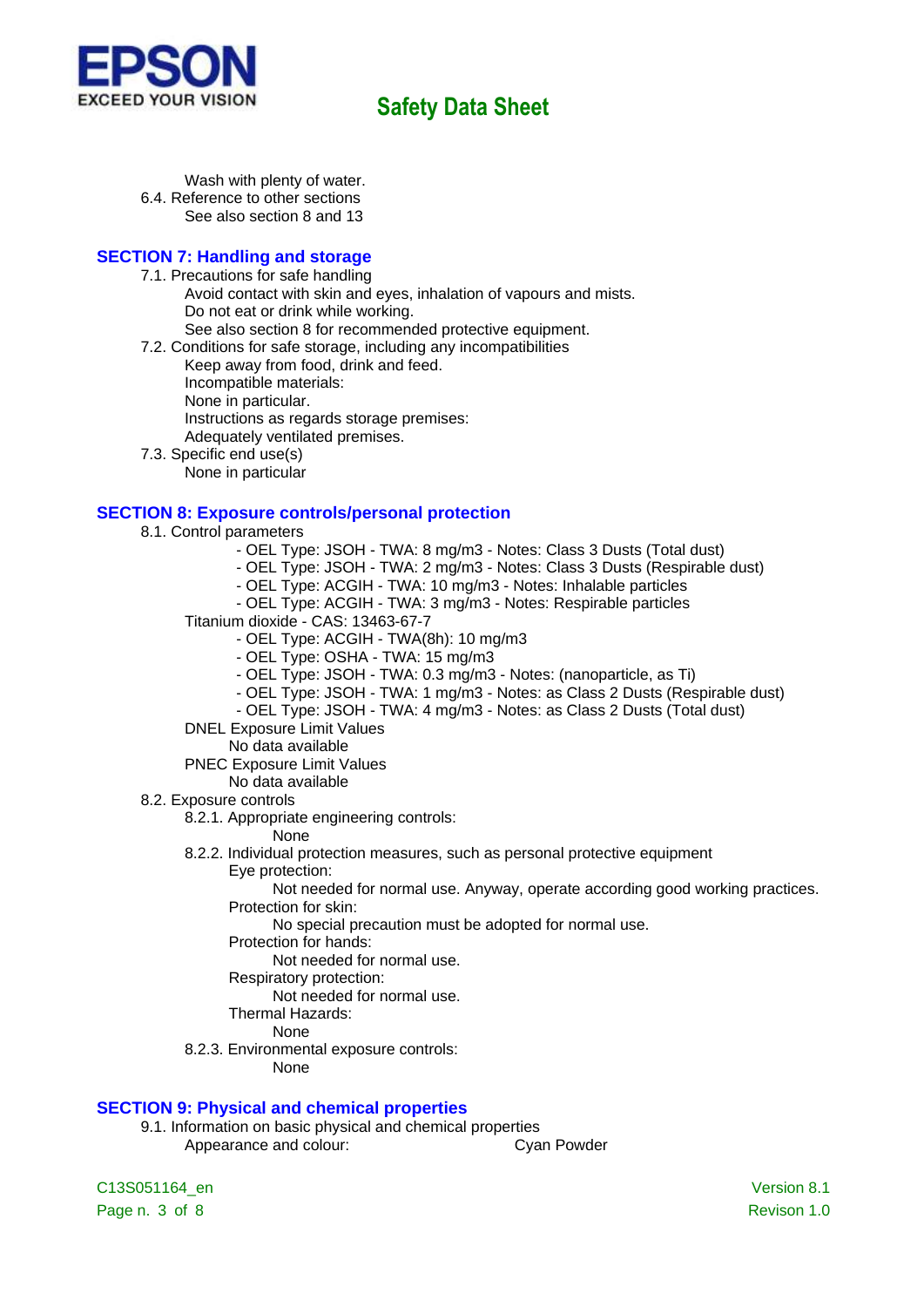



Not Relevant

Fat Solubility: No data available Conductivity: Conductivity:

#### **SECTION 10: Stability and reactivity**

10.1. Reactivity

**FD YOUR VISION** 

- Stable under normal conditions 10.2. Chemical stability
- Stable under normal conditions 10.3. Possibility of hazardous reactions
- None
- 10.4. Conditions to avoid Stable under normal conditions.
- 10.5. Incompatible materials None in particular.
- 10.6. Hazardous decomposition products None.

#### **SECTION 11: Toxicological information**

- 11.1. Information on toxicological effects
	- Toxicological information of the product:
		- a) acute toxicity:
			- Test: LD50 Route: Oral Species: Rat > 5000 mg/kg Notes: based in toxicity data for similar material and ingredients
			- Test: LD50 Route: Dermal Species: Rabbit > 5000 mg/kg Notes: based in toxicity data for similar material and ingredients
			- Test: LC50 Route: Inhalation Species: Rat > 4.1 mg/l Duration: 4h Notes: based in toxicity data for similar material and ingredients
		- b) skin corrosion/irritation:
			- Test: Skin Irritant Species: Rabbit Non-irritant
		- c) serious eye damage/irritation:
			- Test: Eye Irritant Species: Rabbit Non-irritant Notes: based in toxicity data for similar material and ingredients

C13S051164\_en Version 8.1 Page n. 4 of 8 Revison 1.0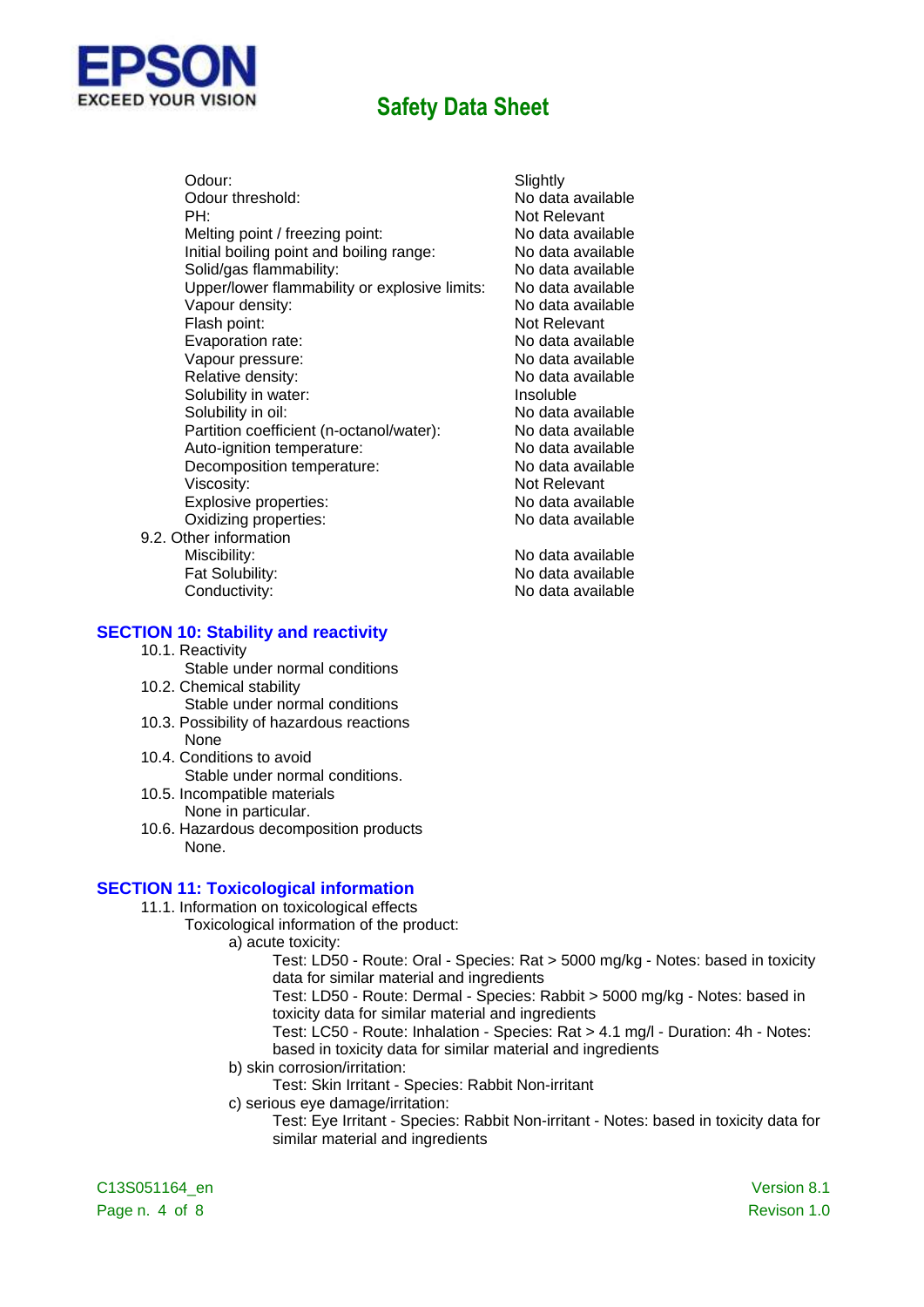

d) respiratory or skin sensitisation:

Test: Skin Sensitisation - Species: Guinea pig Non-sensitiser

- e) germ cell mutagenicity:
	- Test: Mutagenesis Negative
- f) carcinogenicity:

Components do not come under carcinogens (Ref. 1), except for Titanium dioxide

g) reproductive toxicity:

Does not contain reproductive toxicity and developmental toxic substances (Ref. 2)

i) STOT-repeated exposure:

Prolonged inhalation of excessive dust may cause lung damage. It is attributed to "lung overloading", a generic response to excessive amounts of any dust retained in the lungs for a prolonged interval. Use of this product, as intended, does not result in inhalation of excessive dust.

In a study in rats by chronic inhalation exposure to a typical toner, a mild to moderate degree of lung fibrosis was observed in 92% of rats in the high concentration (16mg/m3) exposure group, and a minimal to mid degree of fibrosis was noted in 22% of the animals in the middle (4mg/m3) exposure group. But no pulmonary change was reported in the lowest (1mg/m3) exposure group, the most relevant level to potential human exposures.(Ref. 3)

Toxicological information of the main substances found in the product:

Titanium dioxide - CAS: 13463-67-7

Titanium dioxide is classified as "possibly carcinogenic to human"(Group 2B). In animal chronic inhalationm studies, the tumor formulation observed in only rats with animal chronic inhalation study are attributed to "lung overloading", a generic response to excessive amounts of of any dust retained in the lungs for a prolonged interval. Use of this product, as intended, dose not result in inhalation of excessive dust. Epidemiological study to date have not revealed any evidence of the relation between exposure to titanium dioxide and diseases of the respiratory tract beyond general effects of dust.(Ref. 4)

If not differently specified, the information required in Regulation (EU) 2015/830 listed below must be considered as 'No data available':

- a) acute toxicity;
- b) skin corrosion/irritation;
- c) serious eye damage/irritation;
- d) respiratory or skin sensitisation;
- e) germ cell mutagenicity;
- f) carcinogenicity;
- g) reproductive toxicity;
- h) STOT-single exposure;
- i) STOT-repeated exposure;
- j) aspiration hazard.

## **SECTION 12: Ecological information**

#### 12.1. Toxicity

Adopt good working practices, so that the product is not released into the environment. Not classified for environmental hazards

Based on available data, the classification criteria are not met

- a) Aquatic acute toxicity:
	- Endpoint: LC50 Species: Fish > 500 mg/l Duration h: 96 Notes: based in toxicity data for similar material and ingredients

C13S051164\_en Version 8.1 Page n. 5 of 8 Revison 1.0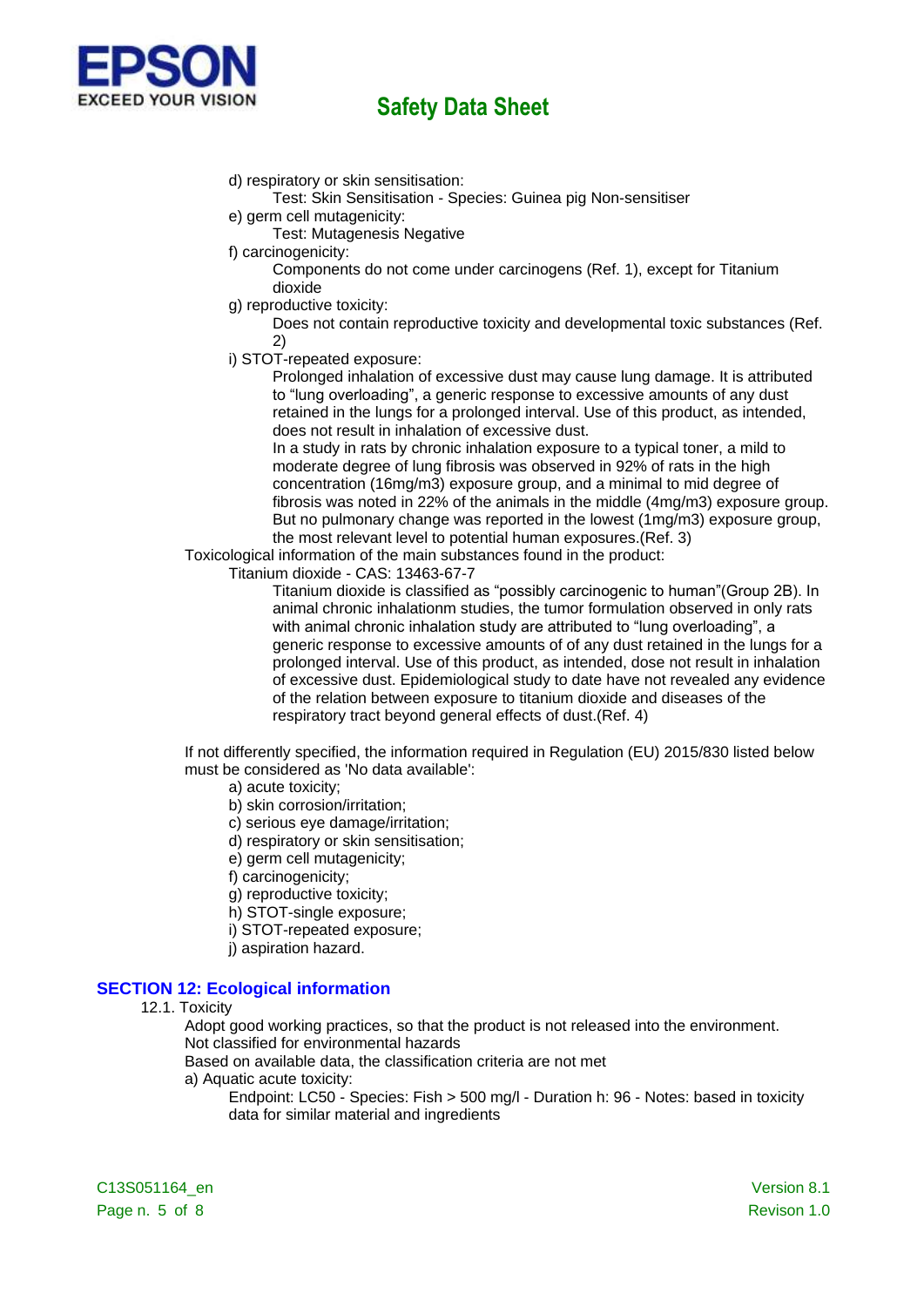

Endpoint: EC50 - Species: Daphnia > 100 mg/l - Duration h: 48 - Notes: based in toxicity data for similar material and ingredients Endpoint: EC50 - Species: Algae > 100 mg/l - Duration h: 72 - Notes: based in toxicity data for similar material and ingredients

- 12.2. Persistence and degradability No data available
- 12.3. Bioaccumulative potential No data available
- 12.4. Mobility in soil
	- No data available
- 12.5. Results of PBT and vPvB assessment vPvB Substances: None - PBT Substances: None
- 12.6. Other adverse effects None

## **SECTION 13: Disposal considerations**

13.1. Waste treatment methods Recover if possible. In so doing, comply with the local and national regulations currently in force.

### **SECTION 14: Transport information**

- 14.1. UN number
	- Not classified as dangerous in the meaning of transport regulations.
- 14.2. UN proper shipping name No data available
- 14.3. Transport hazard class(es) No data available
- 14.4. Packing group
	- No data available
- 14.5. Environmental hazards No data available
- 14.6. Special precautions for user No data available
- 14.7. Transport in bulk according to Annex II of Marpol and the IBC Code No data available

### **SECTION 15: Regulatory information**

15.1. Safety, health and environmental regulations/legislation specific for the substance or mixture Dir. 98/24/EC (Risks related to chemical agents at work)

Dir. 2000/39/EC (Occupational exposure limit values) Regulation (EC) n. 1907/2006 (REACH) Regulation (EC) n. 1272/2008 (CLP) Regulation (EC) n. 790/2009 (ATP 1 CLP) and (EU) n. 758/2013 Regulation (EU) 2015/830 Regulation (EU) n. 286/2011 (ATP 2 CLP) Regulation (EU) n. 618/2012 (ATP 3 CLP) Regulation (EU) n. 487/2013 (ATP 4 CLP) Regulation (EU) n. 944/2013 (ATP 5 CLP) Regulation (EU) n. 605/2014 (ATP 6 CLP) Regulation (EU) n. 2015/1221 (ATP 7 CLP) Regulation (EU) n. 2016/918 (ATP 8 CLP) Regulation (EU) n. 2016/1179 (ATP 9 CLP) Restrictions related to the product or the substances contained according to Annex XVII Regulation (EC) 1907/2006 (REACH) and subsequent modifications:

C13S051164\_en Version 8.1 Page n. 6 of 8 Revison 1.0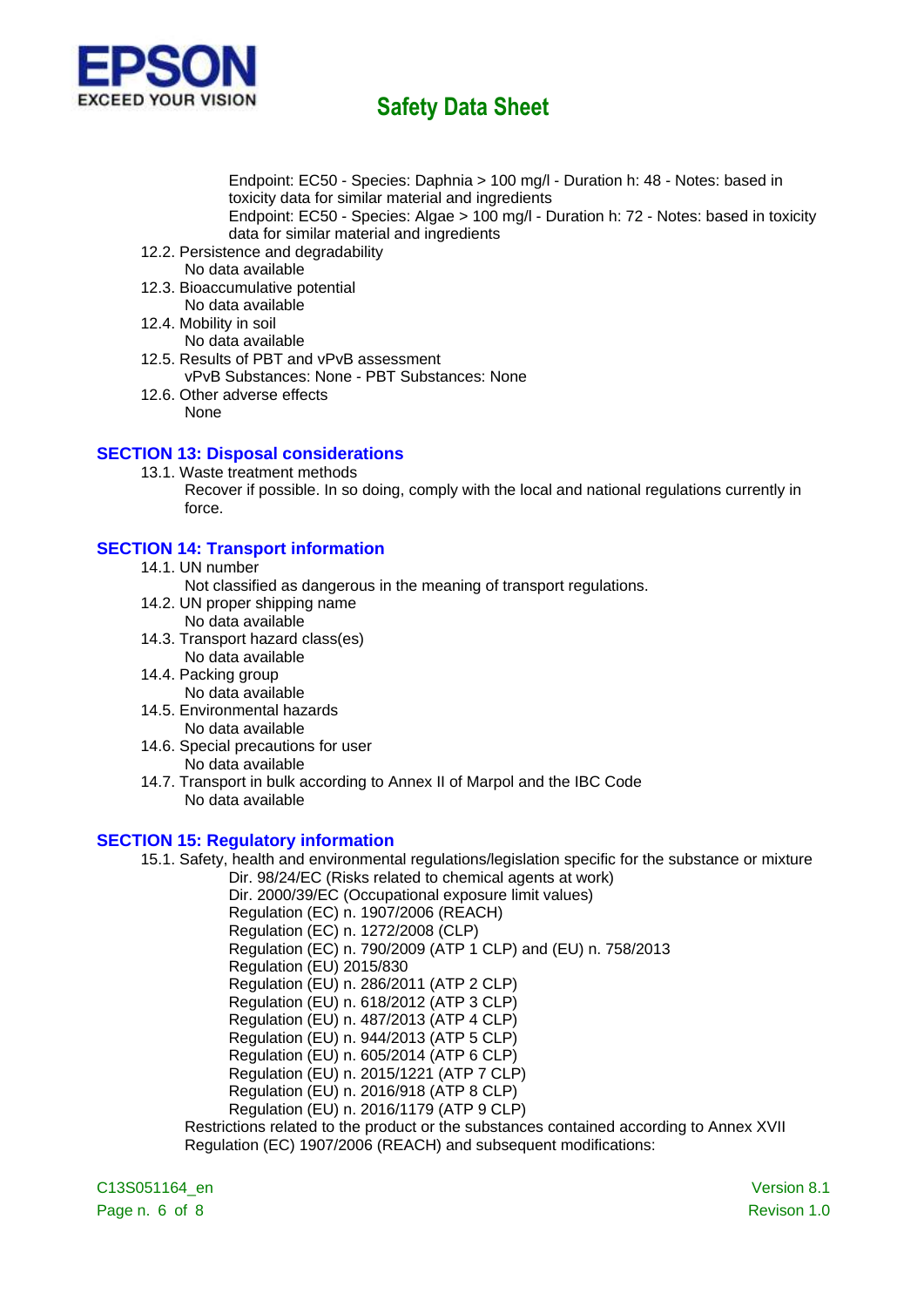

Restrictions related to the product: No restriction. Restrictions related to the substances contained: No restriction. Where applicable, refer to the following regulatory provisions : Directive 2012/18/EU (Seveso III) Regulation (EC) nr 648/2004 (detergents). Dir. 2004/42/EC (VOC directive)

Provisions related to directive EU 2012/18 (Seveso III): Seveso III category according to Annex 1, part 1 None

15.2. Chemical safety assessment No Chemical Safety Assessment has been carried out for the mixture.

## **SECTION 16: Other information**

This document was prepared by a competent person who has received appropriate training. Main bibliographic sources:

ECDIN - Environmental Chemicals Data and Information Network - Joint Research Centre, Commission of the European Communities SAX's DANGEROUS PROPERTIES OF INDUSTRIAL MATERIALS - Eight Edition - Van

- Nostrand Reinold
- Ref. 1 ·IARC Monographs on the Evaluation Carcinogenic Risks to Humans (IARC: International Agency for Research on Cancer)

·Journal of Occupational Health (JOH) (Japan Society of Occupational Health (JSOH)) ·TLVs and BEIs (ACGIH: American Conference of Governmental Industrial Hygienists) ·IRIS Carcinogenic Assessment (IRIS: Integrated Risk Information System of US EPA) ·National Toxicology Program (NTP) Report on Carcinogens (USA) ·Annex VI of REGULATION (EC) No 1272/2008 OF THE EUROPEAN PARLIAMENT AND OF THE COUNCIL of 16 December 2008 on classification, labelling and packaging of substances and mixtures, amending and repealing Directives 67/548/EEC and 1999/45/EC, and amending Regulation (EC) No 1907/2006 ·MAK und BAT Werte Liste (DFG: German Research Foundation) ·TRGS 905, Verzeichnis krebserzeugender, keimzell mutagener oder reproduktionstoxischer Stoffe (AGS: Committee on Hazardous Substances, Germany)

- Ref. 2 ·Annex VI of REGULATION (EC) No 1272/2008 OF THE EUROPEAN PARLIAMENT AND OF THE COUNCIL of 16 December 2008 on classification, labelling and packaging of substances and mixtures, amending and repealing Directives 67/548/EEC and 1999/45/EC, and amending Regulation (EC) No 1907/2006 ·TRGS 905, Verzeichnis krebserzeugender, keimzell mutagener oder reproduktionstoxischer Stoffe (AGS: Committee on Hazardous Substances, Germany)
- Ref. 3 ·Pulmonary Response to Toner upon Chronic Inhalation Exposure in Rats, H.Muhle et.al, Fundamental and Applied Toxicology 17.280-299(1991) ·Lung Clearance and Retention of Toner, Utilizing a Tracer Technique, during Chronic Inhalation Exposure in Rats, B.Bellmann, Fundamental and Applied Toxicology 17.300-313(1991)
- Ref. 4 NIOSH CURRENT INTELLIGENCE BULLETIN 63: Occupational Exposure to Titanium Dioxide

The information contained herein is based on our state of knowledge at the above-specified date. It refers solely to the product indicated and constitutes no guarantee of particular quality.

C13S051164\_en Version 8.1 Page n. 7 of 8 Revison 1.0